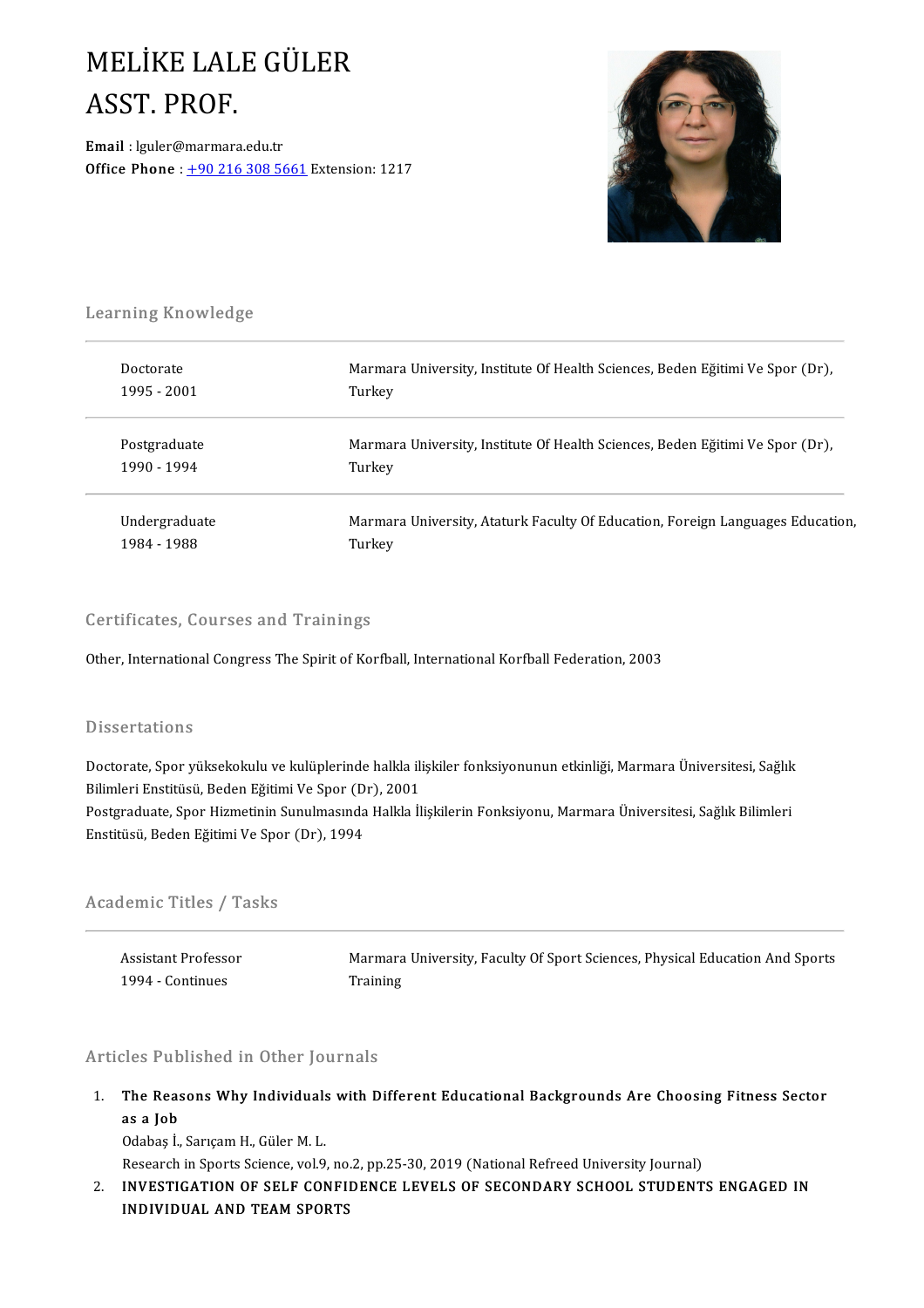BOZDOĞAN T., GÜLER M.L.

European Journal of Education Studies, vol.3, pp.558-571, 2017 (Refereed Journals of Other Institutions)

- 3. Parental Awareness and Knowledge for Participating in Talent Selection of Golf European Journal of Education Studies, vol.3, pp.558-571, 2017 (<br>Parental Awareness and Knowledge for Participating in T<br>Agopyan A., Güler M. L. , Yoruç Çotuk M., Erkut A. O. , Odabaş H. İ.<br>International Journal of Humanit International Journal of Humanities and Social Science, vol.7, no.5, pp.98-103, 2017 (Refereed Journals of Other<br>Institutions) Agopyan A., (<br>International<br>Institutions)<br>Peden Făiti International Journal of Humanities and Social Science, vol.7, no.5, pp.98-103, 2017 (Refereed Journals of Ot<br>Institutions)<br>4. Beden Eğitimi ve Spor Yüksekokulu Öğrencilerinin Olimpik Konulara Yönelik Farkındalıkları ve<br>Ol
- Institutions)<br>Beden Eğitimi ve Spor Yüksekokulu Öğrenciler<br>Olimpik Kavramlara İlişkin Değerlendirmeleri,<br>Celmaz D. Atalay Neordegraaf M. Güler M. L. Cetul Beden Eğitimi ve Spor Yüksekokulu Öğrencilerini:<br>Olimpik Kavramlara İlişkin Değerlendirmeleri,<br>Çoknaz D., Atalay Noordegraaf M., Güler M. L. , Çotuk M.<br>Uluslararası İnsan Bilimleri Dergisi vel 7-nn 1264-1290 Olimpik Kavramlara İlişkin Değerlendirmeleri,<br>Çoknaz D., Atalay Noordegraaf M., Güler M. L. , Çotuk M.<br>Uluslararası İnsan Bilimleri Dergisi, vol.7, pp.1264-1289, 2010 (Refereed Journals of Other Institutions)

### Refereed Congress / Symposium Publications in Proceedings

- lefereed Congress / Symposium Publications in Proceedings<br>1. Farklı Eğitim Alt Yapısı Olan Bireylerin Fitness Sektörünü Tercih Nedeni<br>2004BAS H.İ. SARICAM H.CÜLER M.J. REKTAS M Pool dongress / by mposium Publication.<br>Farklı Eğitim Alt Yapısı Olan Bireylerin Fitness<br>ODABAŞ H. İ. , SARIÇAM H., GÜLER M. L. , BEKTAŞ M. Farklı Eğitim Alt Yapısı Olan Bireylerin Fitness Sektörünü Tercih Nec<br>ODABAŞ H. İ. , SARIÇAM H., GÜLER M. L. , BEKTAŞ M.<br>16th International Sport Sciences Congress, 31 October - 03 November 2018<br>THE REL ATION BETWEEN THE O ODABAȘ H. İ. , SARIÇAM H., GÜLER M. L. , BEKTAȘ M.<br>16th International Sport Sciences Congress, 31 October - 03 November 2018<br>2. THE RELATION BETWEEN THE OBESITY INDEX AND BODY FATNESS ACCORDING TO AGE IN WOMEN<br>ODARAS H. İ.
- 16th International Sport Sciences Congress, 31 October 03 November 2018<br>THE RELATION BETWEEN THE OBESITY INDEX AND BODY FATNESS ACCORDING TO AGE IN<br>ODABAŞ H. İ. , SUNA N., GÜLER M. L.<br>23rd Annual Congress of theEUROPEAN THE RELATION BETWEEN THE OBESITY INDEX AND BODY FATNESS ACCORDING TO AGE IN<br>ODABAŞ H. İ. , SUNA N., GÜLER M. L.<br>23rd Annual Congress of theEUROPEAN COLLEGE OF SPORT SCIENCE, Dublin, Ireland, 4 - 07 July 2018<br>To avamine the 3. ODABAŞ H. İ. , SUNA N., GÜLER M. L.<br>23rd Annual Congress of theEUROPEAN COLLEGE OF SPORT SCIENCE, Dublin, Ireland, 4 - 07 July 2018<br>3. To examine the relationship between Golf ability and physical and motoric performanc

## 23rd Annu<br>**To exami<br>children**<br>ODARAS E

To examine the relationship between Golf ability ar<br>children<br>ODABAŞ H. İ. , Turan T., GÜLER M. L. , ASLAN M., GÜLER C.<br>22nd Annual Congress of the European College of Sport S.

children<br>ODABAŞ H. İ. , Turan T., GÜLER M. L. , ASLAN M., GÜLER C.<br>22nd Annual Congress of the European College of Sport Science, MetropolisRuhr, Germany, 5 - 08 July 2017,<br>pp 240-241 ODABAŞ H. İ<br>22nd Annua<br>pp.240-241<br>TO EXAMIN 22nd Annual Congress of the European College of Sport Science, MetropolisRuhr, Germany, 5 - 08 July<br>pp.240-241<br>4. TO EXAMINE THE RELATIONSHIP BETWEEN GOLF ABILITY AND PHYSICAL AND MOTORIC<br>performance in School Children

pp.240-241<br>TO EXAMINE THE RELATIONSHIP BETY<br>PERFORMANCE IN SCHOOLCHILDREN<br>ODARAS H I TURAN I T-CÜLER M L-AS TO EXAMINE THE RELATIONSHIP BETWEEN GOLF ABI!<br>PERFORMANCE IN SCHOOLCHILDREN<br>ODABAŞ H. İ. , TURAN İ. T. , GÜLER M. L. , ASLAN M., GÜLER C.<br>22ND ANNUAL CONCRESS OF THE FUROREAN COLLECE OF S

PERFORMANCE IN SCHOOLCHILDREN<br>ODABAŞ H. İ. , TURAN İ. T. , GÜLER M. L. , ASLAN M., GÜLER C.<br>22ND ANNUAL CONGRESS OF THE EUROPEAN COLLEGE OF SPORT SCIENCE, MetropolisRuhr, Germany, 5 - 08 July<br>2017 0DAB<br>22ND<br>2017<br>P10.7 5. B19 The role of familiy in golf development in Turkey

- ODABAŞH. İ. ,AGOPYANA.,GÜLERM.L. ,ÇOTUKM.,ATILGANO. 12thAnnualCongressof theECSS, Jyväskylä -Finland, Jyvaskyla,Finland,11-14July2007,pp.189
- 6. B11 Evaluation of risk factors related to health in underweight and obesity ODABAŞ H. İ., BULDAN Ç., GÜLER M. L., MEHMET T., AYDIN S., AGOPYAN A. 11 Evaluation of risk factors related to health in underweight and obesity<br>ODABAŞ H. İ. , BULDAN Ç., GÜLER M. L. , MEHMET T., AYDIN S., AGOPYAN A.<br>16th Annual Congress of the ECSS, Liverpool - UK, Liverpool, United Kingdom 0DABAŞ H. İ. , BULDAN Ç., GÜLER M. L. , MEHMET T., AYDIN S., AGOPYAN A.<br>16th Annual Congress of the ECSS, Liverpool - UK, Liverpool, United Kingdom, 6 - 09 July 2011, pp.215<br>7. B23 Spor kuruluşlarında halkla ilişkileri
- 16th Ann<br><mark>B23 Spo</mark><br>etkinliği<br>CÜLER M B23 Spor kuruluşlarında halkla i<br>etkinliği<br>GÜLER M. L. , BAKIR M., AGOPYAN A.<br>7. Uluslararası Spor Bilimleri Kongres **etkinliği**<br>GÜLER M. L. , BAKIR M., AGOPYAN A.<br>7. Uluslararası Spor Bilimleri Kongresi, Antalya - Türkiye, Antalya, Turkey, 27 - 29 October 2002, pp.46

6ÜLER M. L. , BAKIR M., AGOPYAN A.<br>7. Uluslararası Spor Bilimleri Kongresi, Antalya - Türkiye, Antalya, Turkey, 27 - 29 October 2002, pp.46<br>8. E05 Spor eğitimine aday gençlerin beden proporsiyonları ve motor özellikler 7. Uluslararası Spor<br>E05 Spor eğitimin<br>değerlendirilmesi<br>ACOPYAN A. ODARA E05 Spor eğitimine aday gençlerin beden proporsiyonları ve motor özellikleri arasındaki ilişkile<br>değerlendirilmesi<br>AGOPYAN A., ODABAŞ H. İ. , PINAR S., YAVUZ B., GÜLER M. L. , PEHLİVAN A., DÖNMEZ N., SUNA N., YORUÇ M.,<br>ERK

değerlendirilmesi<br>AGOPYAN A., ODABAŞ H. İ. , PINAR S., YAVUZ B., GÜLER M. L. , PEHLİVAN A., DÖNMEZ N., SUNA N., YORUÇ M.,<br>ERKUT A. O. , et al. AGOPYAN A., ODABAŞ H. İ. , PINAR S., YAVUZ B., GÜLER M. L. , PEHLİVAN A., DÖNMEZ N.,<br>ERKUT A. O. , et al.<br>7. Türk Spor Hekimliği Kongresi, İzmir - Türkiye, İzmir, Turkey, 26 - 30 April 1999, pp.72<br>B22 Body fatnass and body

ERKUT A. O. , et al.<br>1. Türk Spor Hekimliği Kongresi, İzmir - Türkiye, İzmir, Turkey, 26 - 30 April 1999, pp.72<br>1. B22 Body fatness and body mass index Is BMI an indicator in order to determine the body fatness<br>2. ODARAS H 7. Türk Spor Hekimliği Kongresi, İzmir - 7<br>**B22 Body fatness and body mass in**<br>ODABAŞ H. İ. , AGOPYAN A., GÜLER M. L.<br>10th Annual Congress of the ECSS. Belgr 1942 Body fatness and body mass index Is BMI an indicator in order to determine the body<br>ODABAŞ H. İ. , AGOPYAN A., GÜLER M. L.<br>10th Annual Congress of the ECSS, Belgrad - Sırbistan, Belgrade, Serbia, 13 - 16 July 2005, pp

10. B30 Physical profiles of the ECSS, Belgrad - Sirbistan, Belgrade, Serbia, 13 - 16 July 2005, pp.102-103<br>10. B30 Physical profiles of the candidates who applied to the school of physical education and sports<br>2008 Physic 10th Annual Congress of the ECSS, Belgrad - Sırbistan, Belgrade, Serbia, 13 - 16 July 2005, pp.102-103<br> **B30 Physical profiles of the candidates who applied to the school of physical education and sport**<br>
ODABAŞ H. İ. , PI B30 Physical profiles of the candidates who applied to the school of physical education and spor<br>ODABAŞ H. İ. , PINAR S., AGOPYAN A., YAVUZ B., GÜLER M. L.<br>42nd World Congress, Developing Strategies of International Cooper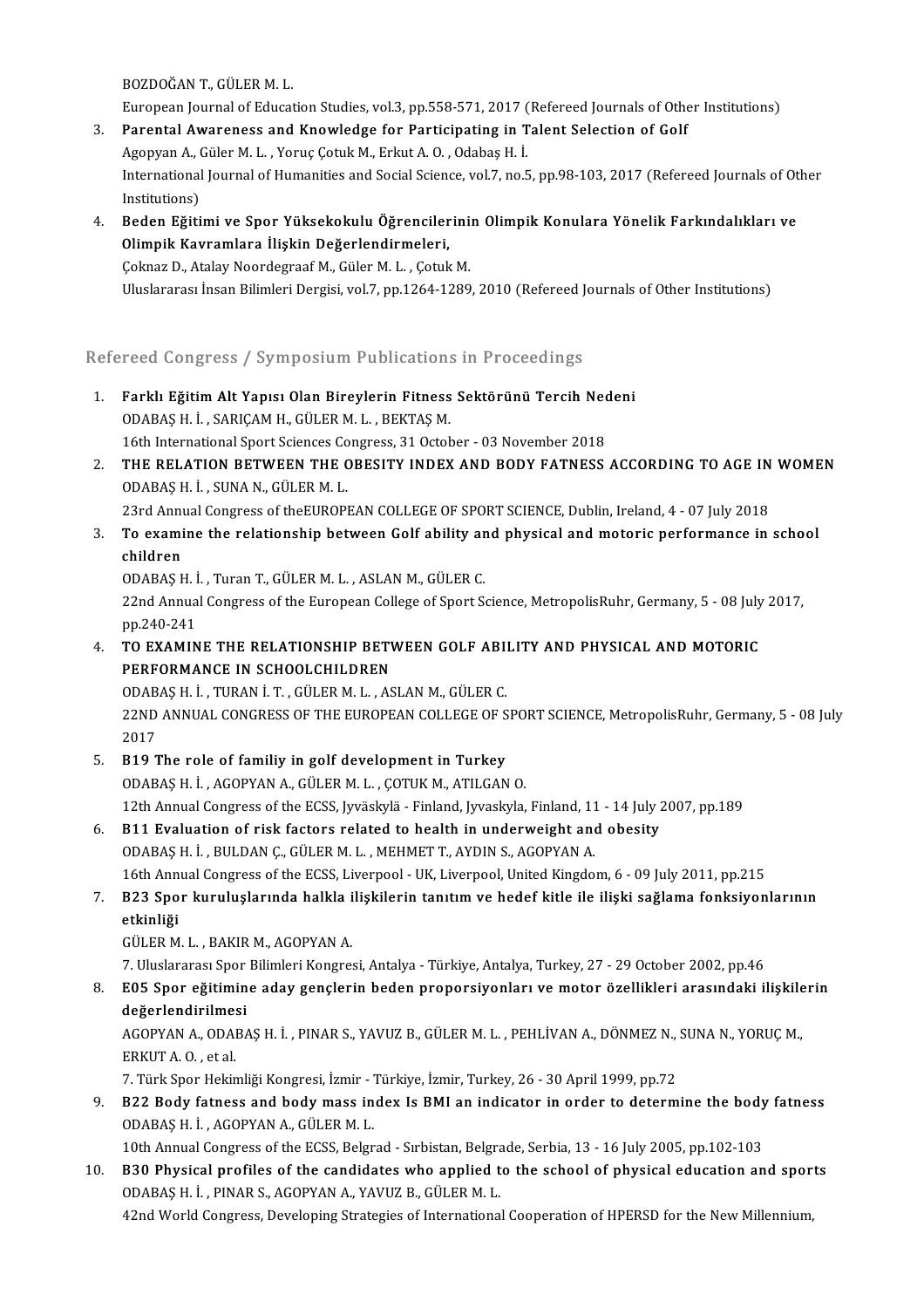Minia University, Egypt, Kahire, Egypt, 1 - 07 July 1999, pp.107

- Minia University, Egypt, Kahire, Egypt, 1 07 July 1999, pp.107<br>11. E06 Yalova ilinde atletizm sporunu yapan gençlerin fiziki yapı değerlendirmeleri<br>2004BAS H.İ. SUNAN NAZAND GÜLERM L. AGORYANA, YORUCM ERKUTA O Minia University, Egypt, Kahire, Egypt, 1 - 07 July 1999, pp.107<br>**E06 Yalova ilinde atletizm sporunu yapan gençlerin fiziki yapı değerlendiri**<br>ODABAŞ H. İ. , SUNA N., NAZAN D., GÜLER M. L. , AGOPYAN A., YORUÇ M., ERKUT A. ODABAS H. İ., SUNA N., NAZAN D., GÜLER M. L., AGOPYAN A., YORUC M., ERKUT A. O. Yalova Kongresi, Yalova - Türkiye, Yalova, Turkey, 8 - 14 May 1998, pp.1-11
- 12. B27 An evaluation of the physiological and physical features of the Turkish National Swimming Team ODABAŞH. İ. ,AGOPYANA.,ÖZÜAKA.,PINARS.,PEHLİVANA.,YORUÇM.,GÜLERM.L. 3rd International Sports Sciences Congress, Istanbul - Türkiye, İstanbul, Turkey, 11 - 13 May 2000, pp.72 ODABAŞ H. İ., AGOPYAN A., ÖZÜAK A., PINAR S., PEHLİVAN A., YORUÇ M., GÜLER M. L.<br>3rd International Sports Sciences Congress, Istanbul - Türkiye, İstanbul, Turkey, 11 - 13 May<br>13. B20 Somatotype characteristics and fine mot
- 3rd International Sports Sciences Congress, Istanbul Türkiye<br>**B20 Somatotype characteristics and fine motor abiliti**o<br>ODABAŞ H. İ. , GÜLER M. L. , ÇAMLIGÜNEY A. F. , AGOPYAN A.<br>12th Annual Congress of the EGSS, Iwöalyılö 120 Somatotype characteristics and fine motor abilities of elite golfers in Turkey<br>ODABAŞ H. İ. , GÜLER M. L. , ÇAMLIGÜNEY A. F. , AGOPYAN A.<br>12th Annual Congress of the ECSS, Jyväskylä - Finland, Jyvaskyla, Finland, 11 - 0DABAŞ H. İ. , GÜLER M. L. , ÇAMLIGÜNEY A. F. , AGOPYAN A.<br>12th Annual Congress of the ECSS, Jyväskylä - Finland, Jyvaskyla, Finland, 11 - 14 July 2007, pp.459<br>14. Examining hearth rate during golf training
- ODABAŞH. İ. ,GÜLERM.L. ,ÖZCANG.,TOPARİ.,ÇAMLIGÜNEYA.F. Examining hearth rate during golf training<br>ODABAŞ H. İ. , GÜLER M. L. , ÖZCAN G., TOPAR İ., ÇAMLIGÜNEY A. F.<br>13th Annual Congress of The European College of Sport Science, ESTORİL, Portugal, 9 - 12 July 2008<br>The role of fa
- 15. The role of family in golf development in turkey.<br>ODABAŞ H. İ., AGOPYAN A., GÜLER M. L., YORUÇ ÇOTUK M., ERKUT A. O. 13th Annual Congress of The European College of Sport Science, ESTORI<br>The role of family in golf development in turkey.<br>ODABAŞ H. İ. , AGOPYAN A., GÜLER M. L. , YORUÇ ÇOTUK M., ERKUT A. O.<br>12 th Annual Congress of the Euro The role of family in golf development in turkey.<br>ODABAŞ H. İ. , AGOPYAN A., GÜLER M. L. , YORUÇ ÇOTUK M., ERKUT A. O.<br>12 th Annual Congress of the European Collage of Sport Science. 11-14 July Finland, 11 - 14 July 2007<br>S 0DABAŞ H. İ., AGOPYAN A., GÜLER M. L., YORUÇ ÇOTUK M., ERKUT A. O.<br>12 th Annual Congress of the European Collage of Sport Science. 11-14 July Finland, 11<br>16. Somatotype characteristics and fine motor abilities of elite gol
- Somatotype characteristics and fine motor abilities of elite golfers in Turkey ODABAŞ H. İ., GÜLERM. L., ÇAMLIGÜNEY A. F., AGOPYAN A. Somatotype characteristics and fine motor abilities of elite golfers in Turkey<br>ODABAŞ H. İ. , GÜLER M. L. , ÇAMLIGÜNEY A. F. , AGOPYAN A.<br>12th Annual Congress of The European College of Sport Science, Jyvaskyla, Finland, 1
- 17. Perceived Personality Characteristics of Sport<br>savran c., COKNAZ D., GÜLER M. L., Atalay Noordegraaf M. 12th Annual Congress of The European College of Sport Sc<br>Perceived Personality Characteristics of Sport<br>savran c., ÇOKNAZ D., GÜLER M. L. , Atalay Noordegraaf M.<br>ICHPER SD Europe Congress 17, 21 November 2004 Perceived Personality Characteristics of Sport<br>savran c., ÇOKNAZ D., GÜLER M. L. , Atalay Noordegraa<br>ICHPER-SD Europe Congress, 17 - 21 November 2004<br>Spor Kuruluslarında Halkla İliskilerin Tanıtım ve
- savran c., ÇOKNAZ D., GÜLER M. L. , Atalay Noordegraaf M.<br>18. Spor Kuruluşlarında Halkla İlişkilerin Tanıtım ve Hedef Kitle İle İlişki Sağlama Fonksiyonlarının<br>Etkinliği ICHPER-S<br><mark>Spor Ku</mark>l<br>Etkinliği<br>CÜLER M Spor Kuruluşlarında Halkla İlişki<br>Etkinliği<br>GÜLER M. L. , BAKIR M., AGOPYAN A.<br>7. Huslararesi Spor Bilimleri Kongres **Etkinliği**<br>GÜLER M. L. , BAKIR M., AGOPYAN A.<br>7. Uluslararası Spor Bilimleri Kongresi, 27 - 29 October 2002

19. Yalova ilinde atletizmsporunu yapan gençlerin fiziki yapı değerlendirmeleri. 7. Uluslararası Spor Bilimleri Kongresi, 27 - 29 October 2002<br>Yalova ilinde atletizm sporunu yapan gençlerin fiziki yapı değerlendirm<br>ODABAŞ H. İ. , SUNA N., DÖNMEZ N., GÜLER M. L. , YORUÇ ÇOTUK M., ERKUT A. O.<br>Yalova Kong Yalova ilinde atletizm sporunu yapan gençlerin fiziki yapı değ<br>ODABAŞ H. İ. , SUNA N., DÖNMEZ N., GÜLER M. L. , YORUÇ ÇOTUK M., I<br>Yalova Kongresi, 8-14 Mayıs Yalova, Yalova, Turkey, 8 - 14 May 1998

# ralova Kongresi, 8-14 Mayıs ralo<br>Episodes in the Encyclopedia

ipisodes in the Encycloped<br>1. Morpa Spor Ansiklopedisi<br>Cülam L 1. Morpa Spor Ansiklopedisi<br>Güler M.L. Morpa Kültür Yayınları, pp.36-37, 1997

### Courses

Korfball, Undergraduate, 2016 - 2017, 2017 - 2018, 2018 - 2019 Pour Bes<br>Korfball, Undergraduate, 2016 - 2017, 2017 - 2018, 2018 - 2019<br>Public Relations in Sport, Undergraduate, 2016 - 2017, 2017 - 2018, 2018 - 2019, 2019 - 2020<br>Ingilizze Mesklij Ustisim beseriksij L Undergraduate, 201 Korfball, Undergraduate, 2016 - 2017, 2017 - 2018, 2018 - 2019<br>Public Relations in Sport, Undergraduate, 2016 - 2017, 2017 - 2018, 2018 - 201<br>İngilizce Mesleki İletişim becerileri I, Undergraduate, 2017 - 2018, 2018 - 2019 Public Relations in Sport, Undergraduate, 2016 - 2017, 2017 - 2013<br>İngilizce Mesleki İletişim becerileri I, Undergraduate, 2017 - 2018,<br>İngilizce Mesleki İletişim Becerileri I, Undergraduate, 2018 - 2019<br>Spor Örgütlerinde İngilizce Mesleki İletişim becerileri I, Undergraduate, 2017 - 2018, 2018 - 2019<br>İngilizce Mesleki İletişim Becerileri I, Undergraduate, 2018 - 2019<br>Spor Örgütlerinde İletişim ve Halkla İlişkiler, Doctorate, 2015 - 2016, 2 İngilizce Mesleki İletişim Becerileri I, Undergraduate, 2018 - 2019<br>Spor Örgütlerinde İletişim ve Halkla İlişkiler, Doctorate, 2015 - 2016, 2017 - 2018, 2018 - 2019<br>Mezuniyet Projesi, Undergraduate, 2014 - 2015, 2015 - 201 Spor Örgütlerinde İletişim ve Halkla İlişk<br>Mezuniyet Projesi, Undergraduate, 2014<br>Korfball I, Undergraduate, 2018 - 2019<br>Korfbal Öğretimi, Undergraduate, 2019 Mezuniyet Projesi, Undergraduate, 2014 - 2015<br>Korfball I, Undergraduate, 2018 - 2019<br>Korfbol Öğretimi, Undergraduate, 2018 - 2019<br>Korfball Undergraduate, 2011 - 2012-2012 Korfball I, Undergraduate, 2018 - 2019<br>Korfbol Öğretimi, Undergraduate, 2018 - 2019<br>Korfball, Undergraduate, 2011 - 2012, 2012 - 2013, 2013 - 2014, 2014 - 2015, 2015 - 2016, 2016 - 2017, 2017 - 2018<br>Craduation Project, Und Korfbol Öğretimi, Undergraduate, 2018 - 2019<br>Korfball, Undergraduate, 2011 - 2012, 2012 - 2013, 2013 - 2014, 2014 - 2015, 2015 - 20<br>Graduation Project, Undergraduate, 2014 - 2015, 2015 - 2016, 2016 - 2017, 2017 - 2018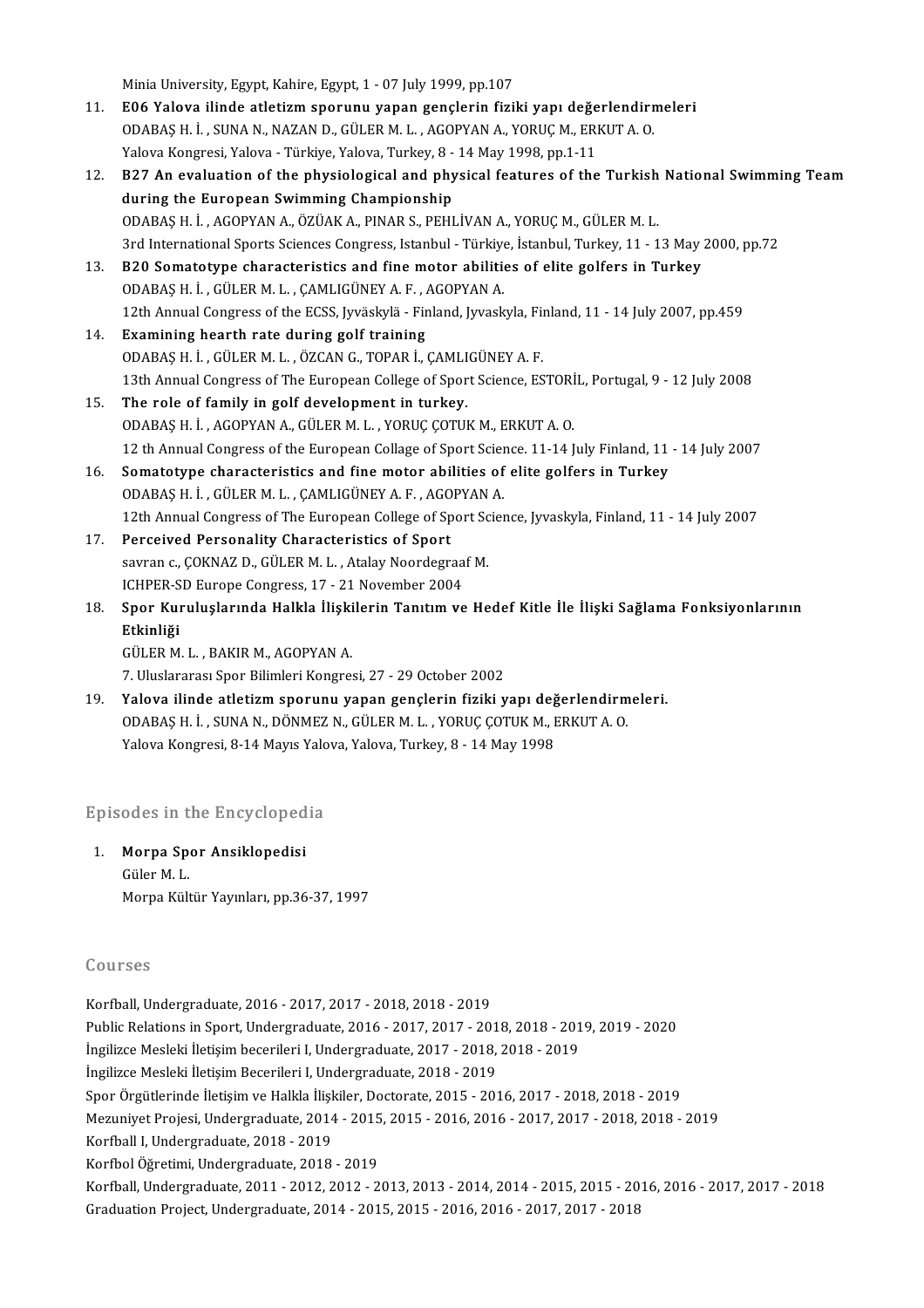International Communication Skills VI (English), Undergraduate, 2011 - 2012, 2012 - 2013, 2013 - 2014, 2014 - 2015,<br>2016 - 2017, 2017, 2019 International Communicati<br>2016 - 2017, 2017 - 2018<br>Sporda Ilatisim ve Medva V International Communication Skills VI (English), Undergraduate, 2011 - 2012, 2012 - 2013, 2013 - 2014<br>2016 - 2017, 2017 - 2018<br>Sporda İletişim ve Medya Yönetimi, Postgraduate, 2015 - 2016, 2016 - 2017, 2017 - 2018, 2018 - 2016 - 2017, 2017 - 2018<br>Sporda İletişim ve Medya Yönetimi, Postgraduate, 2015 - 2016, 2016 - 2017, 20<br>Korfball, Undergraduate, 2014 - 2015, 2015 - 2016, 2016 - 2017, 2017 - 2018<br>İngilizce Mesleki İletisim Beserileri II. U Sporda İletişim ve Medya Yönetimi, Postgraduate, 2015 - 2016, 201<br>Korfball, Undergraduate, 2014 - 2015, 2015 - 2016, 2016 - 2017, 2<br>İngilizce Mesleki İletişim Becerileri II, Undergraduate, 2018 - 2019<br>International Communi Korfball, Undergraduate, 2014 - 2015, 2015 - 2016, 2016 - 2017, 2017 - 2018<br>İngilizce Mesleki İletişim Becerileri II, Undergraduate, 2018 - 2019<br>International Communication Skills IV (English), Undergraduate, 2011 - 2012, İngilizce Mesleki İletişim Becerileri II, Undergraduate, 2018 - 2019<br>International Communication Skills IV (English), Undergraduate, 2<br>2017 - 2018 International Communication Skills IV (English), Undergraduate, 2011 - 2012, 2012 - 2013, 2015 - 2016, 2016 - 201<br>2017 - 2018<br>Public Relations in Sport, Undergraduate, 2012 - 2013, 2013 - 2014, 2014 - 2015, 2015 - 2016, 20 Public Relations in Sport, Undergraduate, 2012 - 2013, 2013 - 2014, 2014 - 2015, 2015 - 2016, 2016 - 2017, 2017 -<br>2018. 2018 - 2019 Public Relations in Sport, Undergraduate, 2012 - 20<br>2018, 2018 - 2019<br>Korfball, Undergraduate, 2013 - 2014, 2017 - 2018<br>International Communisation Skills V. (English), Und 2018, 2018 - 2019<br>Korfball, Undergraduate, 2013 - 2014, 2017 - 2018<br>International Communication Skills V (English), Undergraduate, 2012 - 2013, 2013 - 2014, 2014 - 2015, 2015 - 2016,<br>2016 - 2017, 2017, 2018 Korfball, Undergraduate, 2<br>International Communicati<br>2016 - 2017, 2017 - 2018<br>Tonluma Higmat Uygulama International Communication Skills V (English), Undergraduate, 2016 - 2017, 2017 - 2018<br>Topluma Hizmet Uygulamaları, Undergraduate, 2017 - 2018<br>International Communication Skills III (English), Undergradu 2016 - 2017, 2017 - 2018<br>Topluma Hizmet Uygulamaları, Undergraduate, 2017 - 2018<br>International Communication Skills III (English), Undergraduate, 2015 - 2016, 2016 - 2017, 2017 - 2018<br>İngilizce Mecklij İletisim Becerileri Topluma Hizmet Uygulamaları, Undergraduate, 2017 - 2018<br>International Communication Skills III (English), Undergraduate, 2015 - 2016, 2016 - 2017, 2<br>İngilizce Mesleki İletişim Becerileri Uygulaması 2, Undergraduate, 2016 -International Communication Skills III (English), Undergraduate, 2015 - 201<br>Ingilizce Mesleki İletişim Becerileri Uygulaması 2, Undergraduate, 2016 - 20<br>International Communication Skills II English, Undergraduate, 2015 - İngilizce Mesleki İletişim Becerileri Uygulaması 2, Undergraduate, 2016 - 2017, 2017 - 2018<br>International Communication Skills II English, Undergraduate, 2015 - 2016<br>Topluma Hizmet Uygulamaları, Undergraduate, 2015 - 2016, International Communication Skills II English, Undergraduate, 2015 - 2016<br>Topluma Hizmet Uygulamaları, Undergraduate, 2015 - 2016, 2016 - 2017<br>Korfball Teaching, Undergraduate, 2011 - 2012, 2012 - 2013, 2013 - 2014, 2014 -Topluma Hizmet Uygulamaları, Undergraduate, 2015 - 2016, 2016 - 2017<br>Korfball Teaching, Undergraduate, 2011 - 2012, 2012 - 2013, 2013 - 2014, 201<br>Korfball, Undergraduate, 2012 - 2013, 2013 - 2014, 2014 - 2015, 2015 - 2016<br> Korfball, Undergraduate, 2012 - 2013, 2013 - 2014, 2014 - 2015, 2015 - 2016<br>Public Relations in Sport, Undergraduate, 2012 - 2013, 2013 - 2014, 2014 - 2015, 2015 - 2016

### Advising Theses

Advising Theses<br>Güler M., Bir pazarlama aracı olarak sosyal medya; spor markalarının sosyal medya pazarlamalarının üniversite<br>öğrengileri satın alma dayranısları üzerine etkisi. Pestaradusta E.Karabalan(Student), 2020 rıcı vising "ricses"<br>Güler M., Bir pazarlama aracı olarak sosyal medya; spor markalarının sosyal medya pazarlam<br>öğrencileri satın alma davranışları üzerine etkisi, Postgraduate, F.Karabakan(Student), 2020<br>Güler M. L., Spor Güler M., Bir pazarlama aracı olarak sosyal medya; spor markalarının sosyal medya pazarlamalarının üniversite<br>öğrencileri satın alma davranışları üzerine etkisi, Postgraduate, F.Karabakan(Student), 2020<br>Güler M. L. , Spor öğren<br>Güler<br>2019 2019<br>Memberships / Tasks in Scientific Organizations

International Counsil for Health Physical Education Recreation Sport and Dance (ICHPER.SD), Member, 2000 - 2006 ICHPER.SD Yönetim ve Organizasyon Komisyonu, Member, 2000 - 2001

### Tasks In Event Organizations

Tasks In Event Organizations<br>Tacer E., Kesim Ü., Güler M. L. , Paşaoğlu A., Boyacıoğlu H., Kuruoğlu M., Tavacıoğlu L., Albayrak Y., Yeltepe H., Arslantaş<br>B. et al. The Euronean University Korfbell Championship Spertive Act Tasko III 2V sire organizationis<br>Tacer E., Kesim Ü., Güler M. L. , Paşaoğlu A., Boyacıoğlu H., Kuruoğlu M., Tavacıoğlu L., Albayrak Y., Yeltepe H.,<br>B., et al., The European University Korfball Championship, Sportive Activi Tacer E., Kesim Ü., Güler M. L. , Paşaoğlu A., Boyacıoğlu H., Kuruoğlu M., Tavacıoğlu L., Albayrak Y., Yeltepe H., Arslanta<br>B., et al., The European University Korfball Championship, Sportive Activities, İstanbul, Turkey, B., et al., The European University Korfball Championship, Sportive Activities, İstanbul, Turkey, Haziran 2003<br>Akarçay V., Kasap H., İnal S., Özer M. K. , Pehlivan A., Kızılet A., Peker İ., Ağırbaş İ., Ayça İ. B. , Karagöz

#### Edit Congress and Symposium Activities

9th International Sport Sciences Congress, Working Group, Muğla, Turkey, 2006 The 46th Ichlead Spart Sciences Congress, Working Group, Muğla, Turkey, 2006<br>The 46th ICHPER.SD Anniversary World Congress, Working Group, İstanbul, Turkey, 2005<br>The 10th ICHPER SD Europe Congress and The TSSA 8th Internat The 10th ICHPER.SD Europe Congress and The TSSA 8th International Sports Science Congress, Working Group, Antalya,<br>Turkey, 2004 The 46th ICHF<br>The 10th ICHF<br>Turkey, 2004<br><sup>2</sup>rd Internatio

3rd International Sport Sciences Congress, Working Group, İstanbul, Turkey, 2000